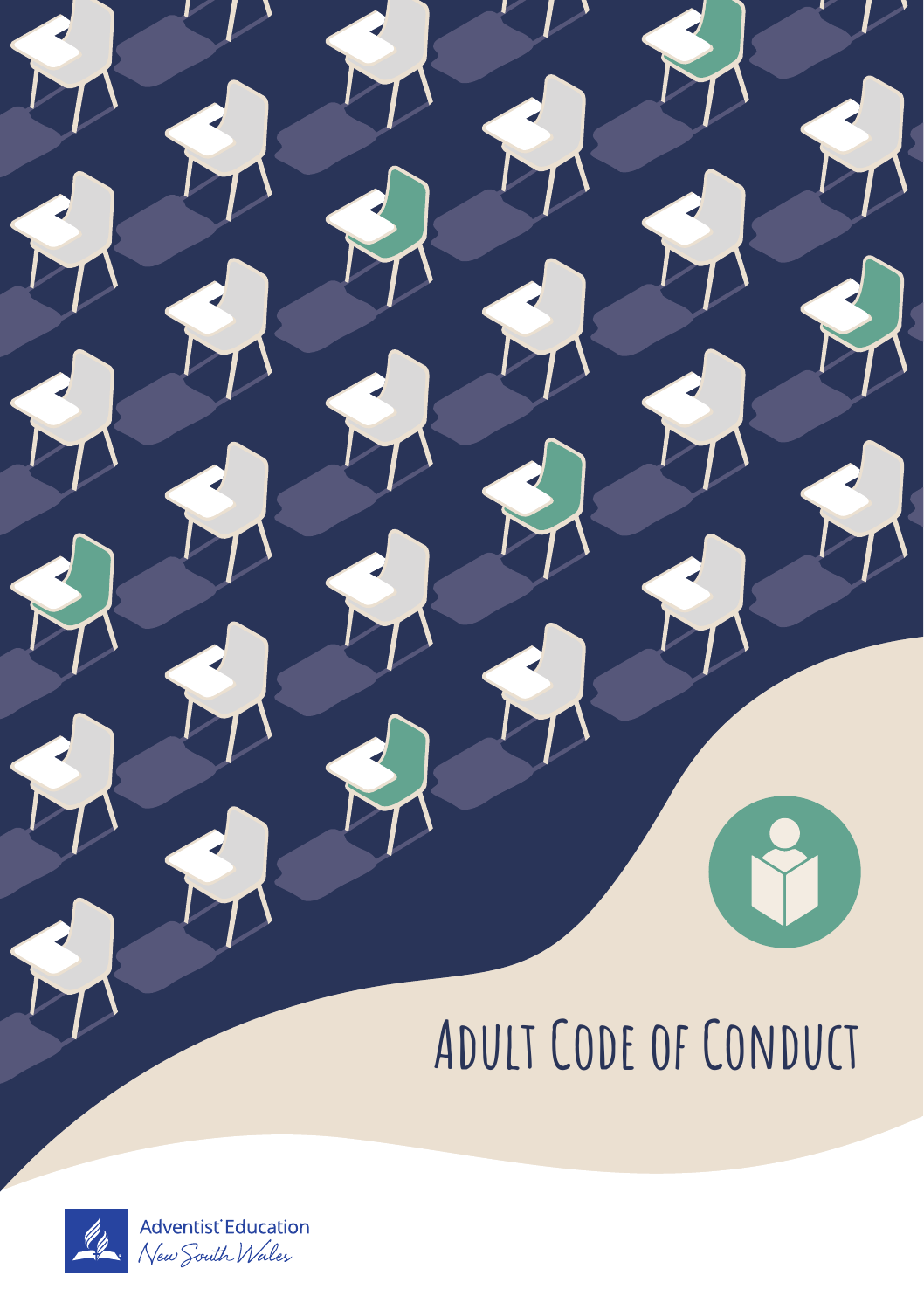**This Child Safe Adult Code of Conduct outlines appropriate standards of behaviour for all adults in the School/College environment towards students. The Code serves to protect students, reduce any opportunities for abuse or harm to occur, and promote child safety in the School/College environment. It provides guidance on how to best support students and how to avoid or better manage difficult situations.** 

It is the School/College's policy that any and all objectively observable behaviour that breaches the Child Safe Adult Code of Conduct is a child safety incident that must be reported internally. Any breach that meets the threshold for external reporting must also be reported to the relevant external authority. For more information, refer to another public facing document called Responding to and Reporting Child Safety Incidents or Concerns.

The School/College reviews the Child Safe Adult Code of Conduct annually. The Board of Directors has endorsed this Child Safe Adult Code of Conduct.

Our Child Safe Adult Code of Conduct is published on our public website.

**Our Child Safe Program also includes Professional Boundaries of Staff policy that provides detailed guidance for all Staff, Volunteers, Contractors and External Education Providers on how to maintain professional boundaries between students and adults at Seventh-day Adventist Schools (NSW).**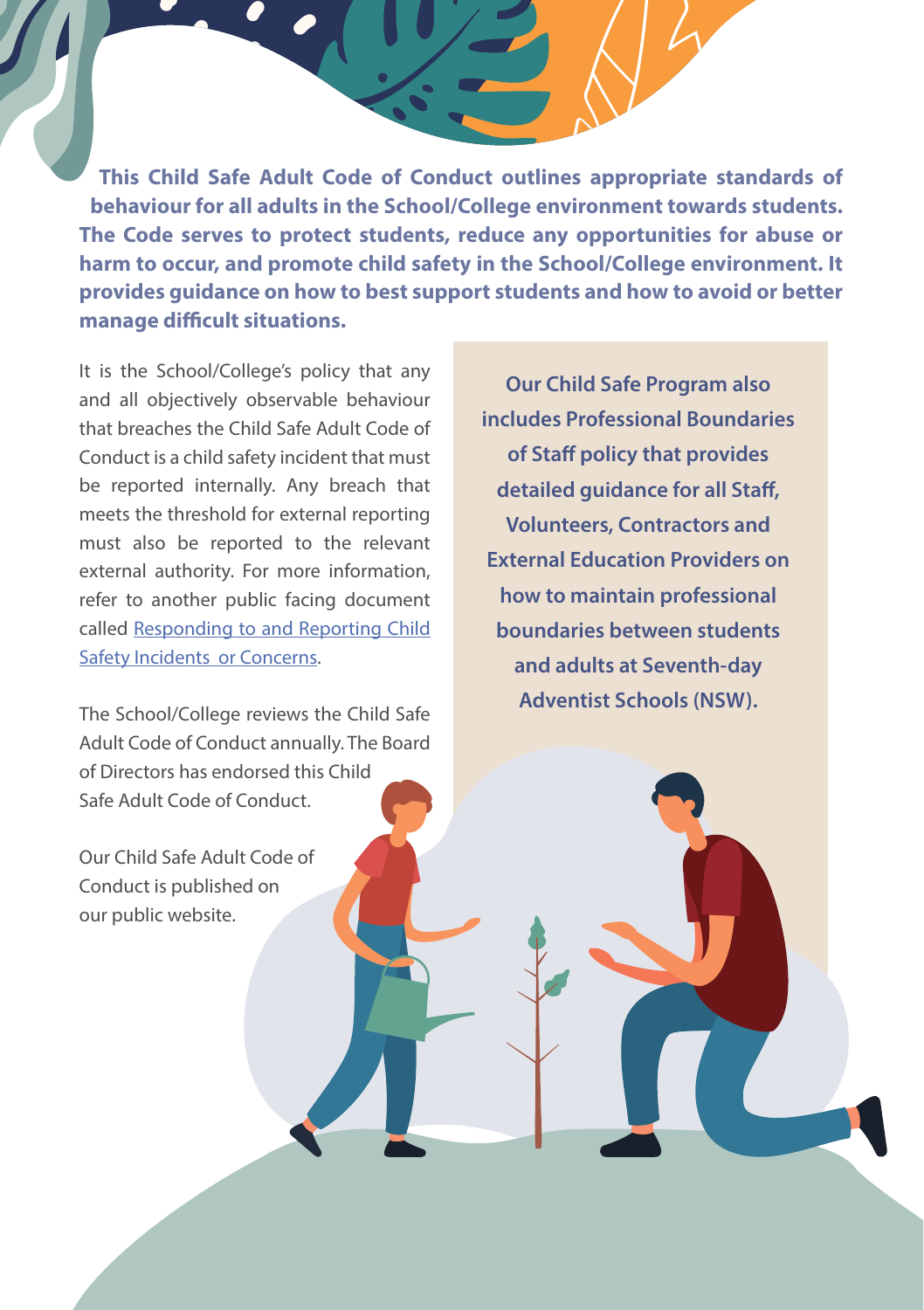# **SCOPE**

#### The Child Safe Adult Code of Conduct applies to:



*This group is together referred to as "the School/College Community" for the purposes of this Code.*

*The Child Safe Adult Code of Conduct applies in all School/College environments. School/College environments include both physical and online environments,as well as any environment (including those outside the School/College's grounds) where School/College-related activities are occurring.*

*Each member of the School/College Community is responsible for promoting the safety and wellbeing of students by adhering to the following standards of behaviour.*

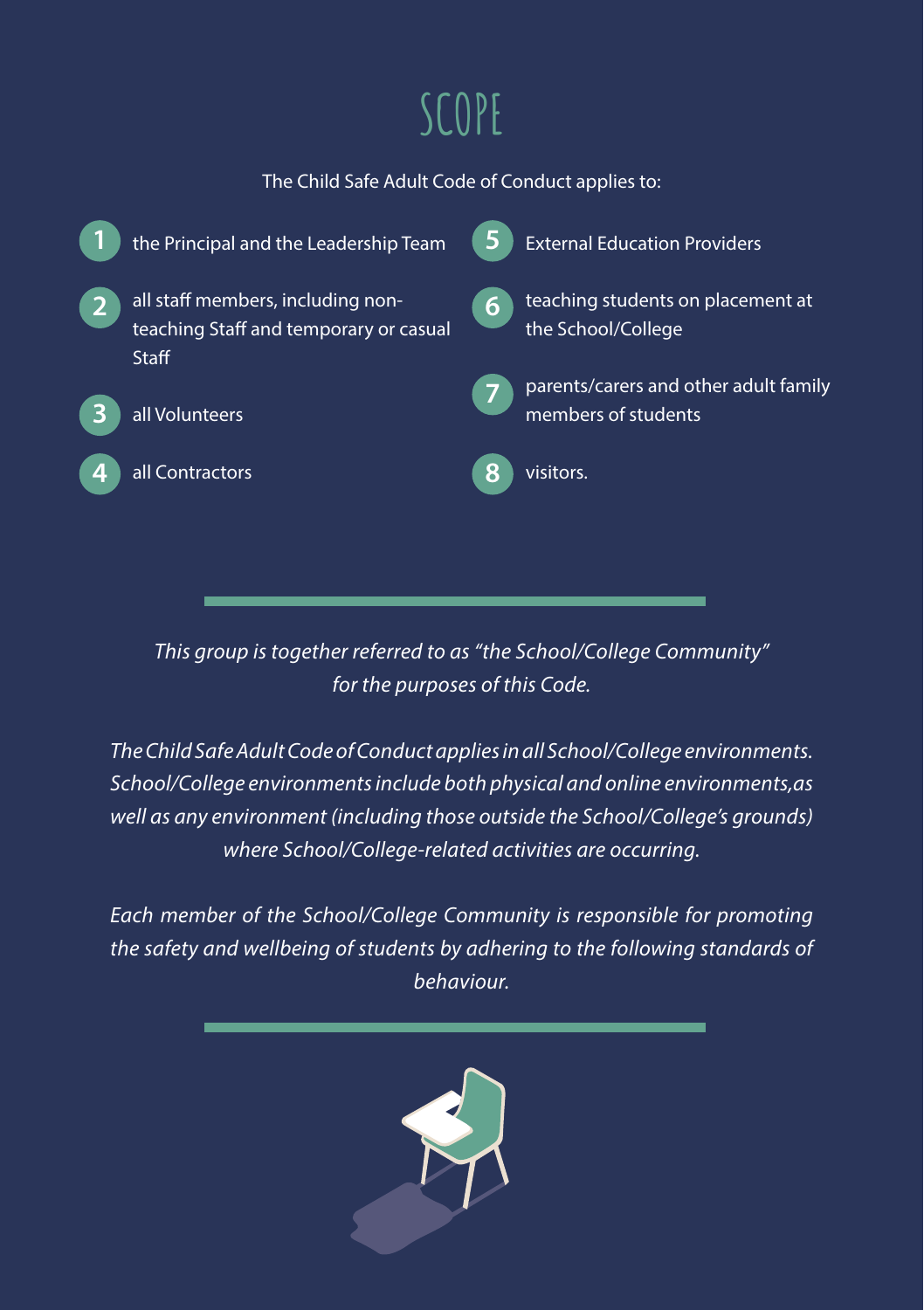- Uphold and act in accordance with Seventh-day Adventist Schools (NSW) Statement of Commitment to Child Safety and Wellbeing at all times.
- Comply with applicable quidelines published by the School/College with respect to child safety, such as the Staff and Student Professional Boundaries policy.
	- Behave as a positive role model to students.

**Do:**

- Promote the safety, welfare and wellbeing of students.
	- Be vigilant and proactive with regard to child safety and protection issues.
		- Provide age-appropriate supervision for students.



- $\vee$  Treat all students with respect.
- Promote the safety, participation and empowerment of students with a disability.
- Promote the cultural safety, participation and empowerment of linguistically and/ or culturally diverse students and Aboriginal and Torres Strait Islander students.
- Use positive and affirming language towards students.
- Encourage students to 'have a say' and participate, then listen to them with respect.
- Respect cultural, religious and political differences.
	- Help provide an open, safe and supportive environment for all students to interact, and socialise.
	- Intervene when students are engaging in bullying or inappropriate behaviour towards others, for example humiliating or vilifying others.
	- **C** Ensure as far as practicable that adults are not left alone with a child.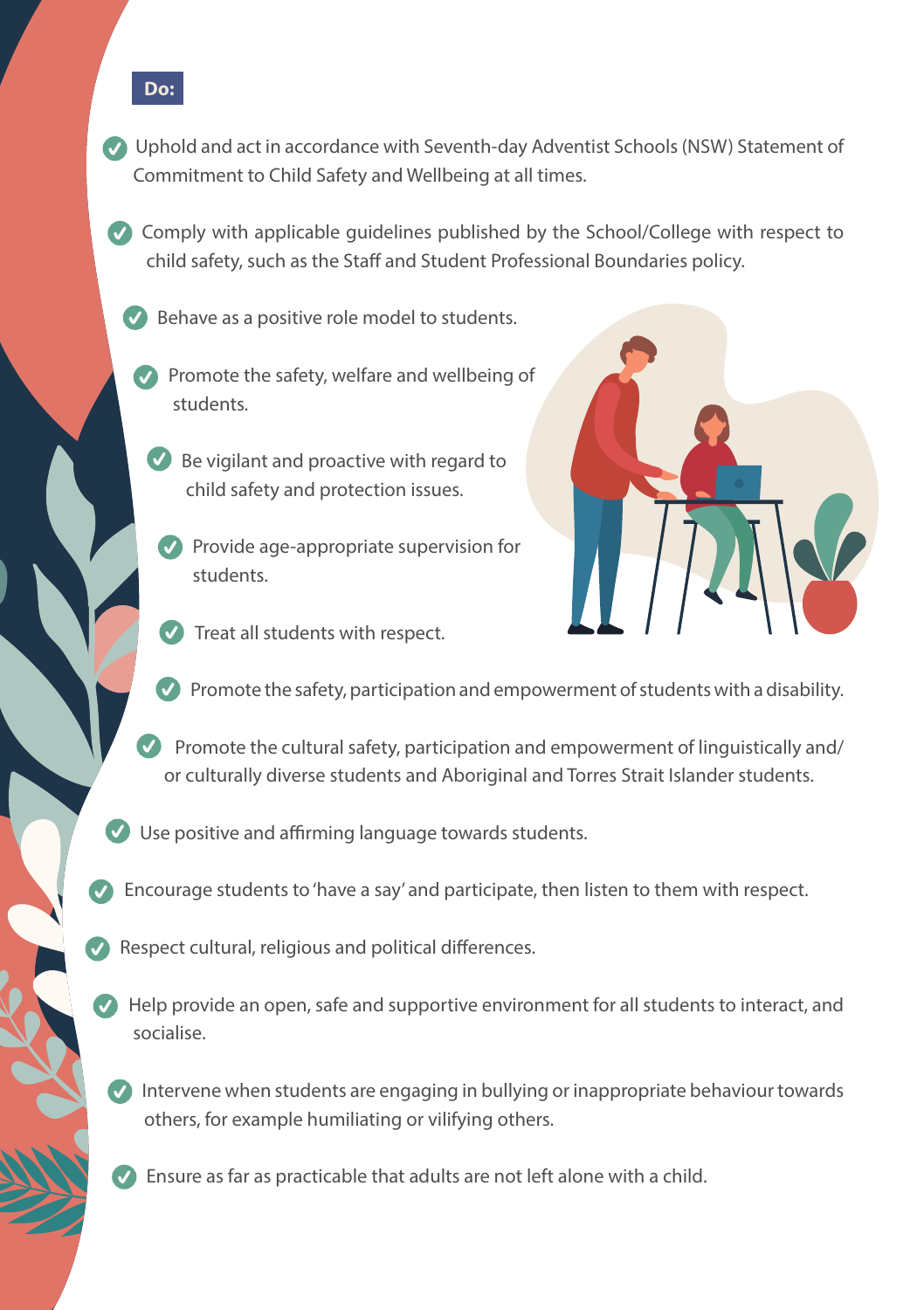- Report any breaches of this Child Safe Adult Code of Conduct.
- Report concerns about child safety to one of the School/College's Child Safety Advocates and ensure that your legal obligations to report child abuse or other harm externally are met.
- Where an allegation of child abuse or other harm is made, ensure as quickly as possible that the student involved is safe.
	- Call the Police on 000 if you have immediate concerns for a student's safety.
		- Respect the privacy of students and their families and only disclose information to people who have a need to know.

#### **Do Not:**

Engage in any form of inappropriate behaviour towards students or expose students to such behaviour.



- Engage in prejudicial or oppressive behaviour or use inappropriate language with students.
- Express personal views on cultures, race or sexuality in the presence of students or discriminate against any student based on culture, race, ethnicity or disability.
- **Engage in open discussions of an adult nature in the presence of students.**
- $\Omega$  Engage in any form of sexual conduct with a student including making sexually suggestive comments and sharing sexually suggestive material.
	- Engage in inappropriate or unnecessary physical conduct or behaviours including doing things of a personal nature that a student can do for themselves, such as toileting or changing clothes.
	- Engage in any form of physical violence towards a student including inappropriately rough physical play.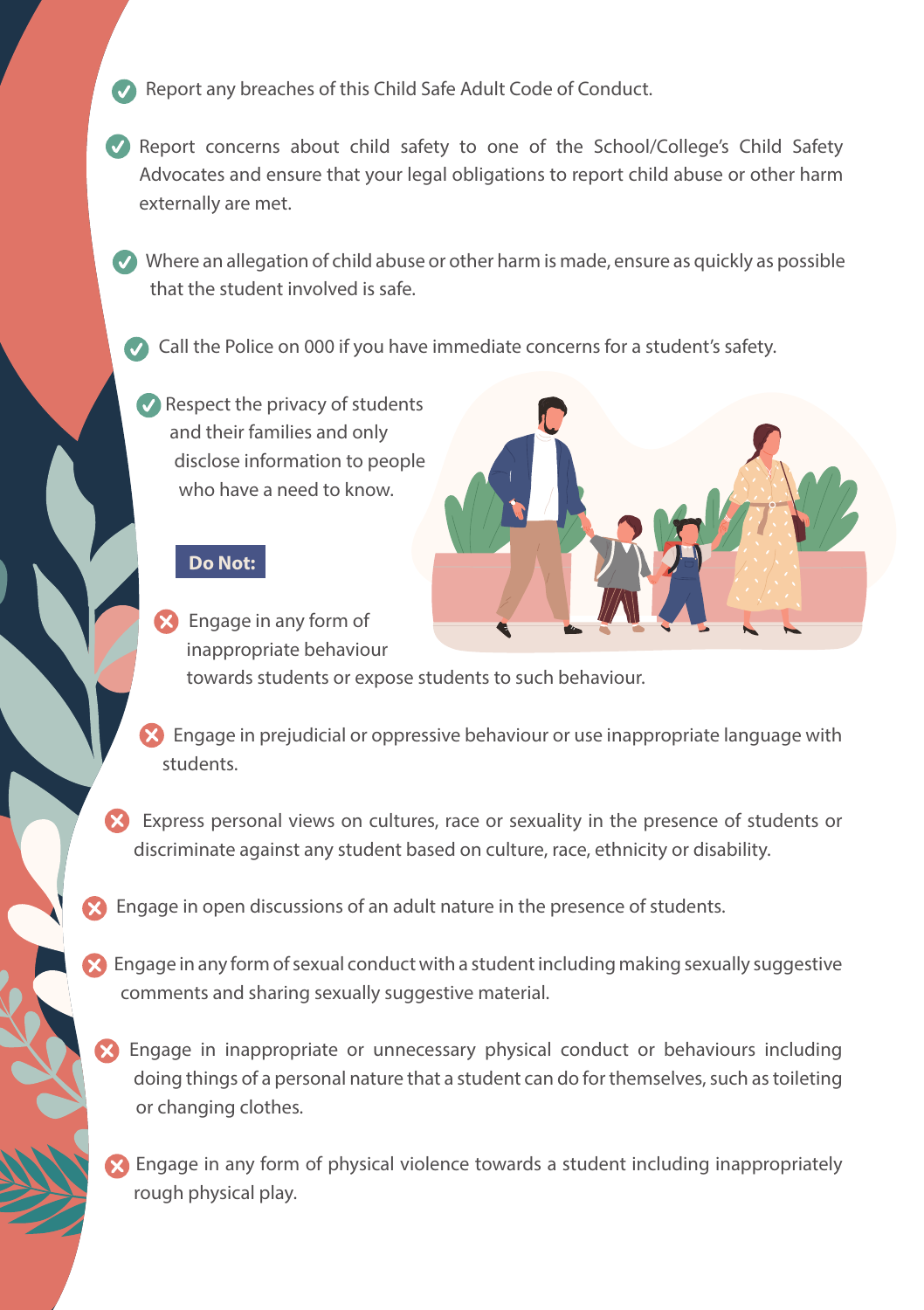- Use physical means or corporal punishment to discipline or control a student.
- Engage in any form of behaviour that has the potential to cause a student serious emotional or psychological harm.
- Develop 'special' relationships with students that could be seen as favouritism (for example, the offering of gifts or special treatment for specific students).
	- Engage in undisclosed private meetings with a student who is not your own child.
	- Engage in activities with a student who is not your own child, outside of school hours and without permission from the student's parent/carer.
		- Take or publish (including online) photos, movies or recordings of a student without parental/carer consent.
		- **Post identifying information about a student online unless it is necessary for the** School/College's activities or you have consent from the student and/or their parent/carer. Identifying information includes things such as the student's full name, age, e-mail address, telephone number, residence, school, or details of a club or group they may attend.

**Ignore or disregard any suspected or disclosed child abuse or other harm.** 

## Agreement to the Child Safe Adult Code of Conduct

A copy of the Child Safe Adult Code of Conduct is provided to all Staff, relevant Volunteers and relevant Contractors at induction, or otherwise prior to them commencing work at the School/College. It is also communicated via refresher training at regular intervals for all Staff, as well as Direct Contact Volunteers and Direct Contact Contractors.

**All Staff, and Direct Contact and Regular Volunteers must sign an agreement to adhere to the Child Safe Adult Code of Conduct prior to commencing work at the School/College.**

The Child Safe Adult Code of Conduct forms part of the contract between the School/College and any Direct Contact and Regular Contractors. Therefore, all Direct Contact and Regular Contractors are deemed to have agreed to adhere to the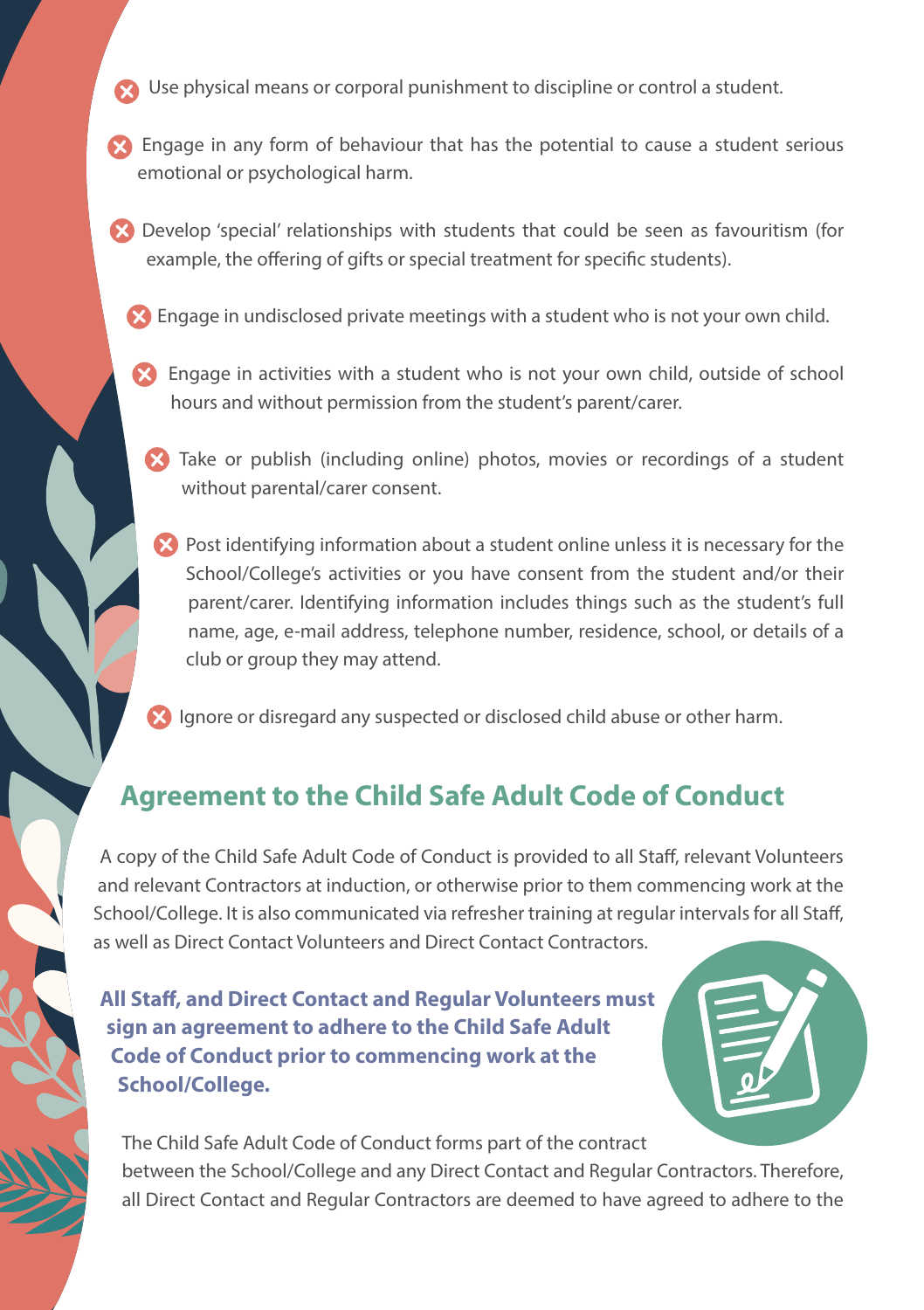Child Safe Adult Code of Conduct upon signing the contract or upon commencing work at the School/College.

A copy of the Child Safe Adult Code of Conduct is provided to parents/ carers, who must sign an agreement to abide by the Child Safe Adult Code of Conduct on enrolment.



# Consequences for Breaching this Child Safe Adult Code of Conduct

Staff, including the Leadership Team and Principal, Volunteers and Contractors who breach this Code of Conduct may be subject to disciplinary actions that may result in a range of measures including (depending on the severity of the breach):



Where any other member of the School/College community breaches any obligation, duty or responsibility within our Child Safe Adult Code of Conduct, Seventh-day Adventist Schools (NSW) will take appropriate action.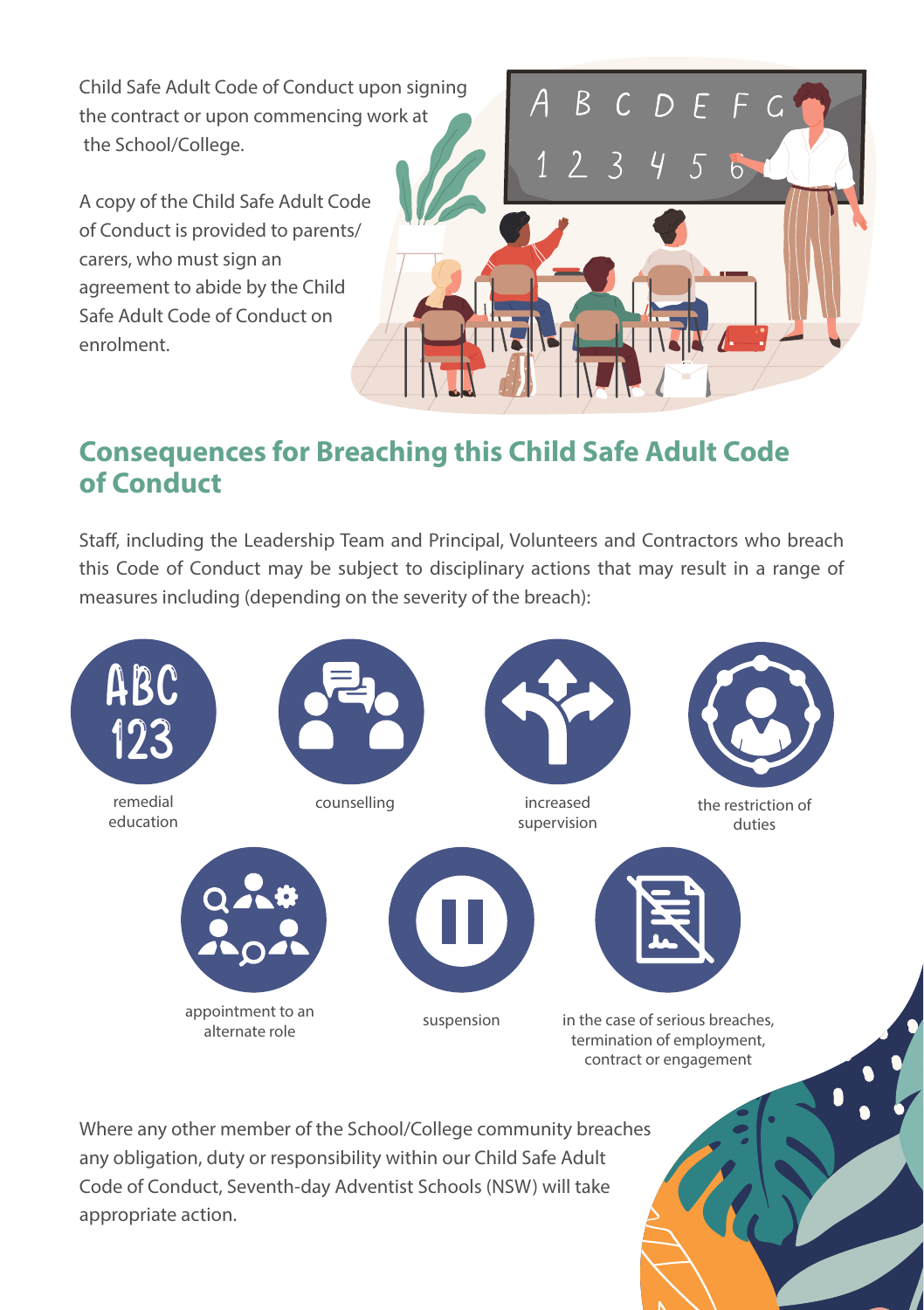### Report Any Concerns

It is the School/College's policy that any breach of the Child Safe Adult Code of Conduct is a child safety incident. Therefore, all Staff, Direct Contact and Regular Volunteers, and Direct Contact and Regular Contractors who witness, or suspect, any breach of this Code of Conduct must report their concern internally and, if required, also externally.

#### **Staff who, in good faith, make an internal report alleging a breach of the Child Safe Adult Code of Conduct will be protected from victimisation or other adverse consequences.**

Our Child Safe Program includes information for the Leadership Team, Staff, Volunteers and Contractors about how to identify key indicators of child abuse or other harm and how to report child safety incidents or concerns internally. It also contains detailed procedures with respect to the reporting of child safety incidents or concerns to relevant authorities. For more information, refer to another public facing document called Responding to and Reporting Child Safety Incidents or Concerns.

Students are provided with information about and encouraged to use multiple pathways to report child safety incidents or raise concerns about or at the School/College, including breaches of the Child Safe Adult Code of Conduct. These include informal and formal ways, an 'anonymous' way, and external child advocacy or child safety organisations. For more information, refer to another public facing document called Child Safe Complaints Management.

Parents/carers, family members or other community members who witness or suspect that there has been a breach of this Code of Conduct, or have concerns that a child or young person associated with the School/College may be subject to abuse or harm from a member of Staff, a Volunteer or a Contractor, should the school/college and speak with a Child Safe Advocate. If the concern relates